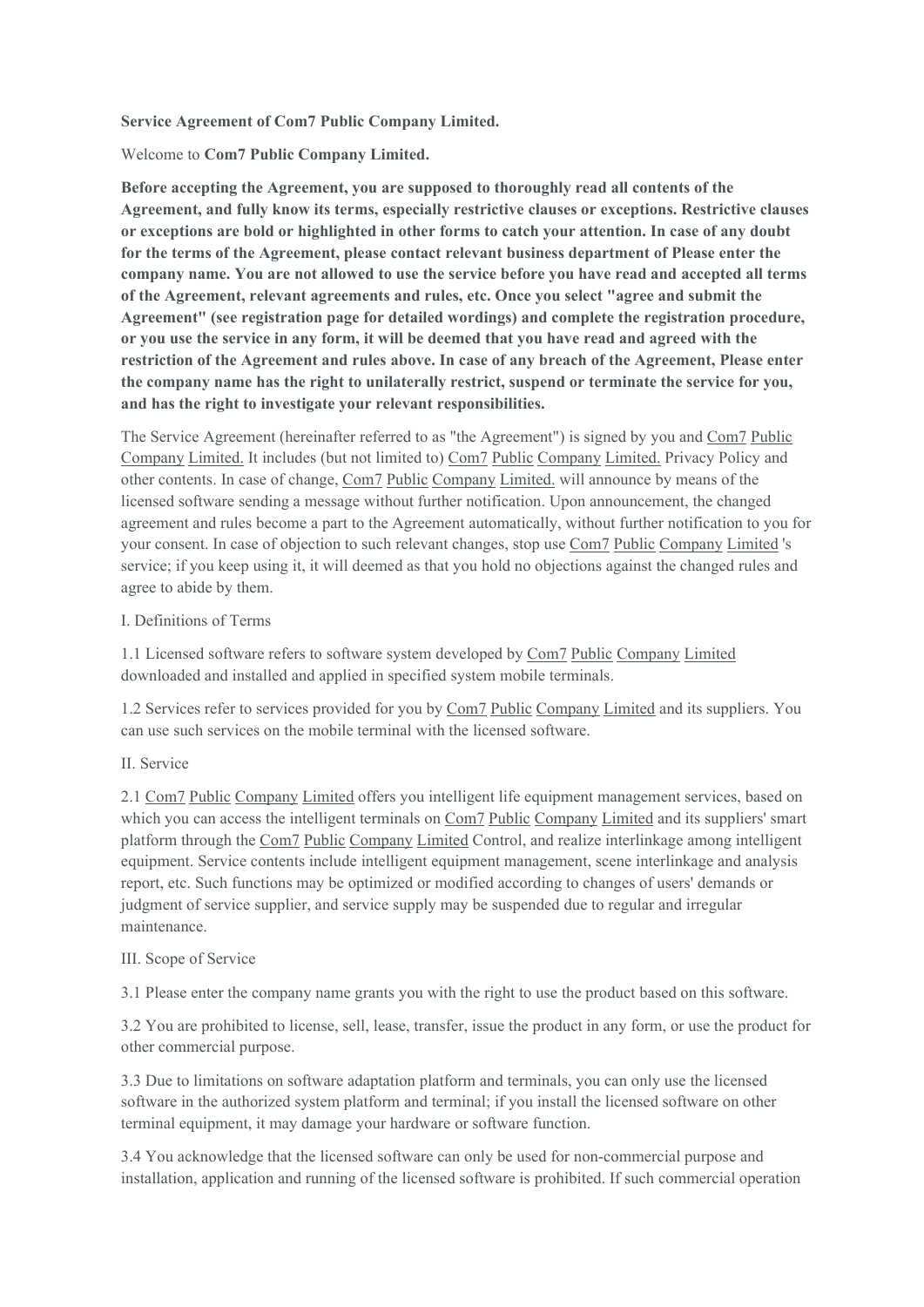is necessary, prior written authorization and permission from Com7 Public Company Limited shall be obtained.

3.5 Com7 Public Company Limited and its suppliers may change, upgrade or transfer the licensed software or relevant functions from time to time, and may add new functions orservices in the licensed software system. If no separate agreements are accompanied with the aforesaid new functions or services, you are entitled to the corresponding functions and services, which is also subject to the Agreement.

3.6 You shall be responsible for the accuracy, reliability, integrity and legality of input data and legality of the way in which you obtain the data, and shall back up data and information from time to time. You shall bear all risks for damage and loss of such information.

3.7 You shall properly keep your account number and password. In case of any safety loophole for your account (including but not limited to divulgence of user password), you shall notify Com7 Public Company Limited in time, and Com7 Public Company Limited will assistyou in taking relevant measures. Otherwise, all behaviors related to youraccount shall be assumed by you and you will bear all responsibilities.

# IV. A Third Party

4.1 You acknowledge that certain service of Com7 Public Company Limited and its suppliers is based on software or services provided by a third party. Such service is set to facilitate yourapplication and necessary legal authorization is obtained from the third party.

4.2 The product includes certain information and services of the third party. Com7 Public Company Limited and its suppliers neither controls nor bears responsibility for information and services of the third party.

4.3 You acknowledge that Com7 Public Company Limited and its suppliers cannot guarantee that the licensed software always uses orcontains such services, or that other software provided by the same third party will be used in future. Likewise, it may use similar services supplied by another third party. Upon application, the aforesaid corresponding software or services are subject to this Agreement.

# V. Service Application Standard

# 5.1 **You shall use the licensed software in a normal manner. The following ways are in breach ofthe application standard:**

1) Issue or share computer virus, worms, malicious codes, or software that deliberately damages or changes computer system or data;

2) Collect information or data of other users without authorization, for example, email address and the like;

3) Maliciously use the product in an automatic way, causing over load to the server, or interfere with or damage web server and network links in other forms.

4) Attempt to visit server data or communication data of the product without authorization;

5) Interfere with or damage the production application by other users.

5.2 You understand and agree that:

1) Com7 Public Company Limited will determine whether or not you are involved in violation of standards above, and suspend or terminate yourapplication license according to determination results or take other restrictions according to agreements.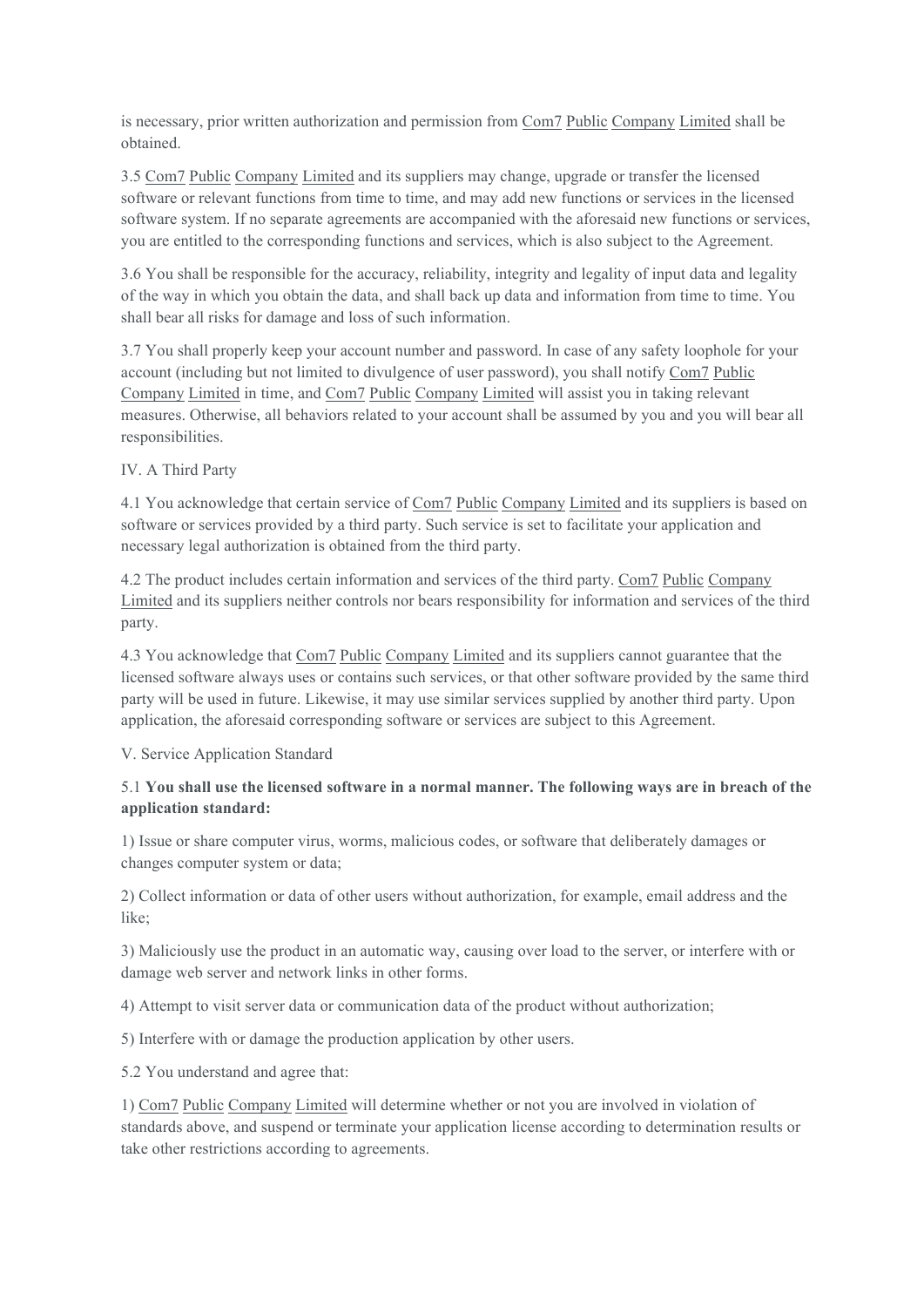2) Com7 Public Company Limited will directly delete information in breach of laws, or infringing others' legal rights, or in breach of the Agreement issued by you when using the licensed software.

3) If a third party suffers from damage due to your breach of application standards, you shall independently bear legal responsibility in your name, and protect and indemnify Com7 Public Company Limited from losses or additional expenses generated therefrom. Otherwise, Com7 Public Company Limited has the right to claim compensation.

4) If Com7 Public Company Limited and its suppliers suffers from any loss due to your breach of relevant laws or the Agreement, you shall compensate Com7 Public Company Limited and its suppliers for losses and (or) expenses generated therefrom.

VI. Information Content Standard

6.1 You promise that you will not conduct any act in breach of laws or improper behaviors by using the service, such act and behavior include (but not limited to):

 $6.1.1$  Uploading, transferring or sharing information containing one of the following contents:

1) Opposing the basic principles determined in the Constitution;

2) Endangering state safety, disclosing state secret, subverting state power and sabotaging state unity;

3) Damaging state honor and benefit;

4) Inciting national hatred and discrimination and sabotaging national unity;

5) Destroying religious policy of the state and advocating heresy and feudalistic superstition;

6) Spreading rumors, disturbing social order and destroying social stability;

7) Spreading obscenity, porn, gambling, violence, murder and terror or abetting a crime;

8) Insulting or slandering others and infringing on the legal rights and interests of others;

9) Containing contents ofsham, defraudation, harm, threat, infringement to others' privacy, harassment, infringement, slander, coarseness, indecency, or morally repulsive contents;

10) Containing other contents restricted or forbidden by applicable laws, regulations, rules, provisions and other legal standards.

VII. Private Policy and Data

7.1 It is crucial for Com7 Public Company Limited to protect your personal information. Com7 Public Company Limited prepares Com7 Public Company Limited Privacy Policy, in which contents related to ownership and protection of intellectual property, collection, use, share, storage and protection, etc. of your information are disclosed. You are suggested to thoroughly read Com7 Public Company Limited Privacy Policy.

# VIII. Exception Clauses

**8.1 Unless otherwise specified in lawsand regulations, Please enter the company name will do its best to ensure the security, validity, accuracy and reliability of the licensed software and technologies and information involved, but Please enter the company name is unable to guarantee the same due to restriction by available technologies nowadays. 8.2 You understand that Please enter the company name will not assume responsibility for direct or indirect losses caused by force majeure and default of a third party. 8.3 You shall be responsible for personnel injury or incidental** or indirectly injury caused by or related to one of the following accidents: 1) A third party uses the **licensed software or changes your data without permission; 2) Expenses and losses produced by**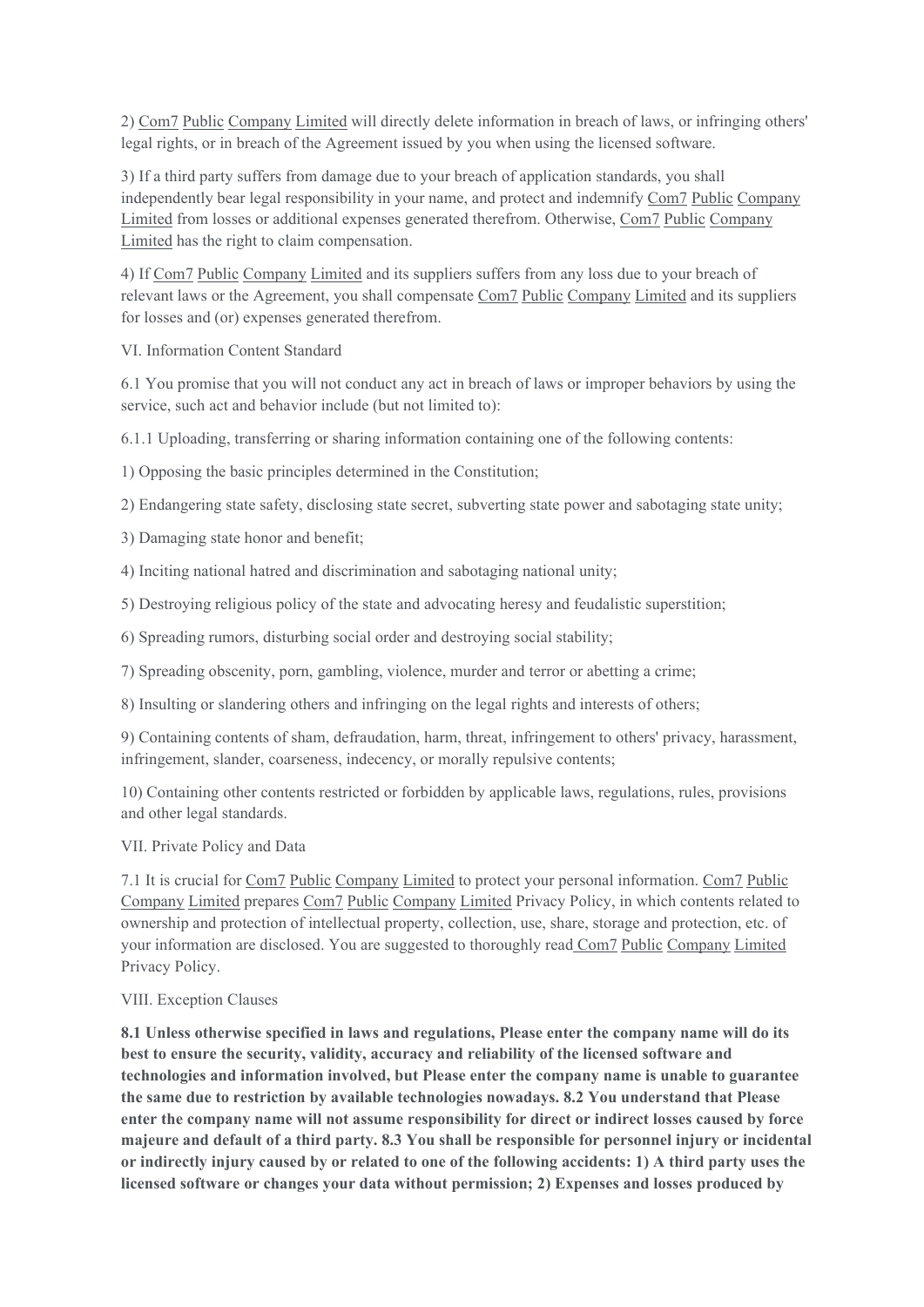**using the licensed software;3) Your misunderstanding of the licensed software;4) Other losses related tolicensed software caused by reasons not attributable to Please enter the company name. 8.4 Any other licensed software-derived software not developed and released by Please enter the company name or the development and release are not granted by Please enter the company name is illegal software. Downloading, installing and using such software may cause unpredictable risks. Please enter the company name shall be free from legal responsibilities and disputes generated therein and Please enter the company name shall have the right to suspend or terminate application license and/or other all services. 8.5 You have been informed of that the usage of Please enter the company name and its supplier's smart platform involves in Internet service, which may be affected by unstable factors in all links. Although Please enter the company name has taken safeguard measures, the service may be suspended, terminated, delayed, suffered from application restriction or application failure due to inherent defects ofInternet and e-communication as well as factors beyond reasonable control of any party to the Agreement (including but not limited tofire, flood, terrorist attack, pestilence, natural disasters, riot, terminal virus, hacker attack, network fault and terminal fault). You hereby agree to bear foregoing risks and agree that Please enter the company name is free from any responsibility when normal running of services are influenced by the occurrence of foregoing risks.**

# IX. Agreement Termination and Breach of Agreement

9.1 You should understand that you shall use the licensed software according to authorization scope, respect intellectual property of software and contents contained in the software, and perform obligations according to the Agreement when using Com7 Public Company Limited's services. Com7 Public Company Limited will terminate the application license if you are in material breach of the Agreement.

9.2 Your application of the software relies on supporting services supplied by Com7 Public Company Limited's related companies. Breach of terms, agreements, rules, annunciation and other relevant regulations ofCom7 Public Company Limited and its related companies may cause failure in normal usage of licensed software, in which case, Com7 Public Company Limited shall be entitled to terminate the application license, or take measures to restrain your application license or other rights and interests controlled by Com7 Public Company Limited as agreed in the Agreement, including suspension or termination of yourapplication license.

9.3 In case of your breach of the Agreement or other agreements signed with Com7 Public Company Limited, Com7 Public Company Limited and its suppliers shallhave the right to notify the related companies, requiring them to take restrictive measures to your rights and interests, including requiring related companies to suspend or terminate supplying part or whole services for you, and legally announce your breach of agreement on websites run or actually controlled by them.

9.4 The licensed software is downloaded from the downloading platform and you shall abide by stipulations of the download platform, system platform and terminal manufacture on application ways and restrictions of the licensed software. If the above mentioned third party confirms that you are in breach of the agreement and Com7 Public Company Limited and its supplier's treatment is required, Com7 Public Company Limited may terminate yourapplication license at the third party's request.

9.5 When the application license terminates, you shall stop using the licensed software and destroy all copies.

9.6 You must bear all compensation responsibilities if Com7 Public Company Limited and other users suffer from losses caused by your breach of terms in the Agreement.

X. Governing Laws and Severability